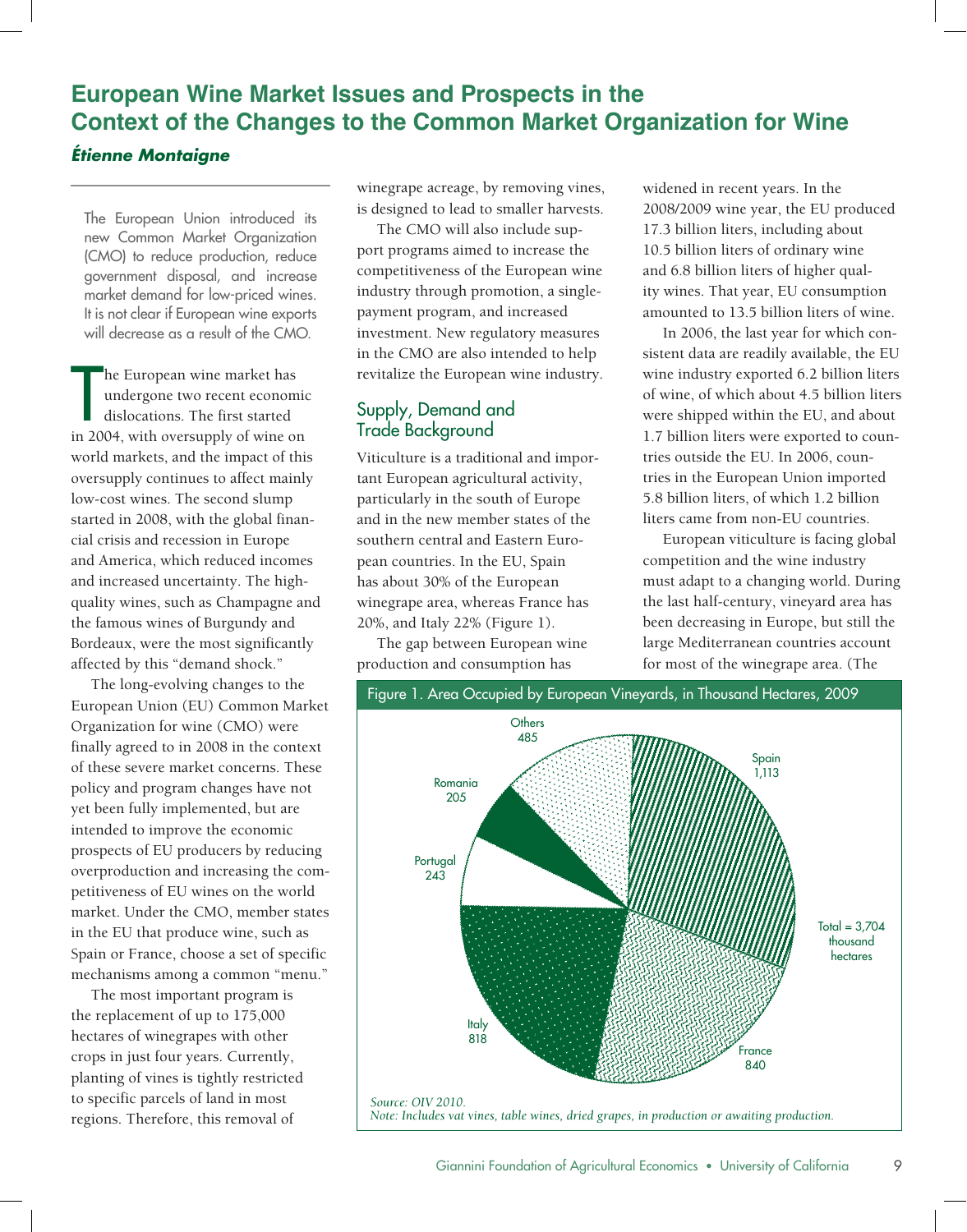

changing role of Europe and countries within Europe in global wine production and consumption was highlighted in the Sumner article in this issue.)

As shown in Figure 2, wine exports from France and Italy have stabilized over the last decade, while exports from Spain have almost tripled. Looking beyond these countries, however, one can see that among the most important supply issues facing European producers is the increasing role of imports from outside Europe.

The European wine industry is also facing changes in demand for wine. Two trends characterize observed per capita consumption patterns. Many traditional wine-producing countries of the southern EU have greatly reduced per capita and total consumption of wine. Conversely, other European countries, including Germany, continue to show rising per capita wine consumption.

Although European wine production has been falling, consumption has fallen more rapidly, contributing to the large European and global gap between wine production and consumption. As a result, there has been no commercial market for many wines at any acceptable price consistent with costs of production.

#### Changes in EU Wine Policies

In response to the continuing demand and supply situation that has left many producers with market losses, and to help prevent market "oversupply," the European Union introduced changes in the CMO for wine. The new CMO for wine was implemented during the council meeting on agricultural and fisheries policy in December 2007, and is specified through the two official texts which offer guidelines for implementation. As noted above, the new policy includes policies to remove winegrape acreage, eliminate product removal, support demand, and revise regulations.

The proposal to remove winegrape vineyards from production is voluntary and gives grape growers a financial incentive to pull their vines. The subsidy is available to all EU producers in member countries that produce more than five million liters of wine and targets an area of about 175,000 hectares (or about 5% of EU winegrape area) to be removed from wine production. The 2009 budget for this removal plan was €464 million about 5% of the value of total EU wine exports in 2008, or €2,650 per hectare, or \$1,400 per acre. Clearly, this is a

will attract only relatively low-yield areas that produced low-priced wines, and areas that might have shifted out of grape production in any case. These funds were provided to member states to distribute according to their own national specifications to meet the purposes of the new policy. Given its large acreage of low-priced wine and low-yielding vines, Spain alone received half of the program's budget in the first year. Italy received about onefourth of the funds, consistent with its grape area within the EU (Figure 3).

Another aspect of the new CMO is support programs with a budget of  $\epsilon$ 5.3 billion between 2009 and 2013. During that period, the most important components of the support programs are restructuring, promotion and investment, which make up a combined 60% of the program's budget. Distillation and other programs to remove wine from the market have a reduced role in the new CMO and account for about 21% of the support programs budget before the scheduled phase-out of distillation by 2013. Currently, the budget provides about €910 million for potable alcohol distillation, by-product distillation, or crisis distillation. In the past, these distillation plans have utilized up to 5% of wine volume in member states (FAS 2004), diverting this amount from the wine market. The Single Payment Scheme (available across essentially all crop areas and designed to be compatible with World Trade Organization (WTO) commitments), together with harvest insurance, mutual funds, and green harvesting (removal of immature grapes), are limited to 15% of the support budget.

The choice among support programs allows member countries to select different paths towards adjustment. The Single Payment Program support is utilized mainly by Spain, while support for concentrated grape must, which removes wine from the market, is